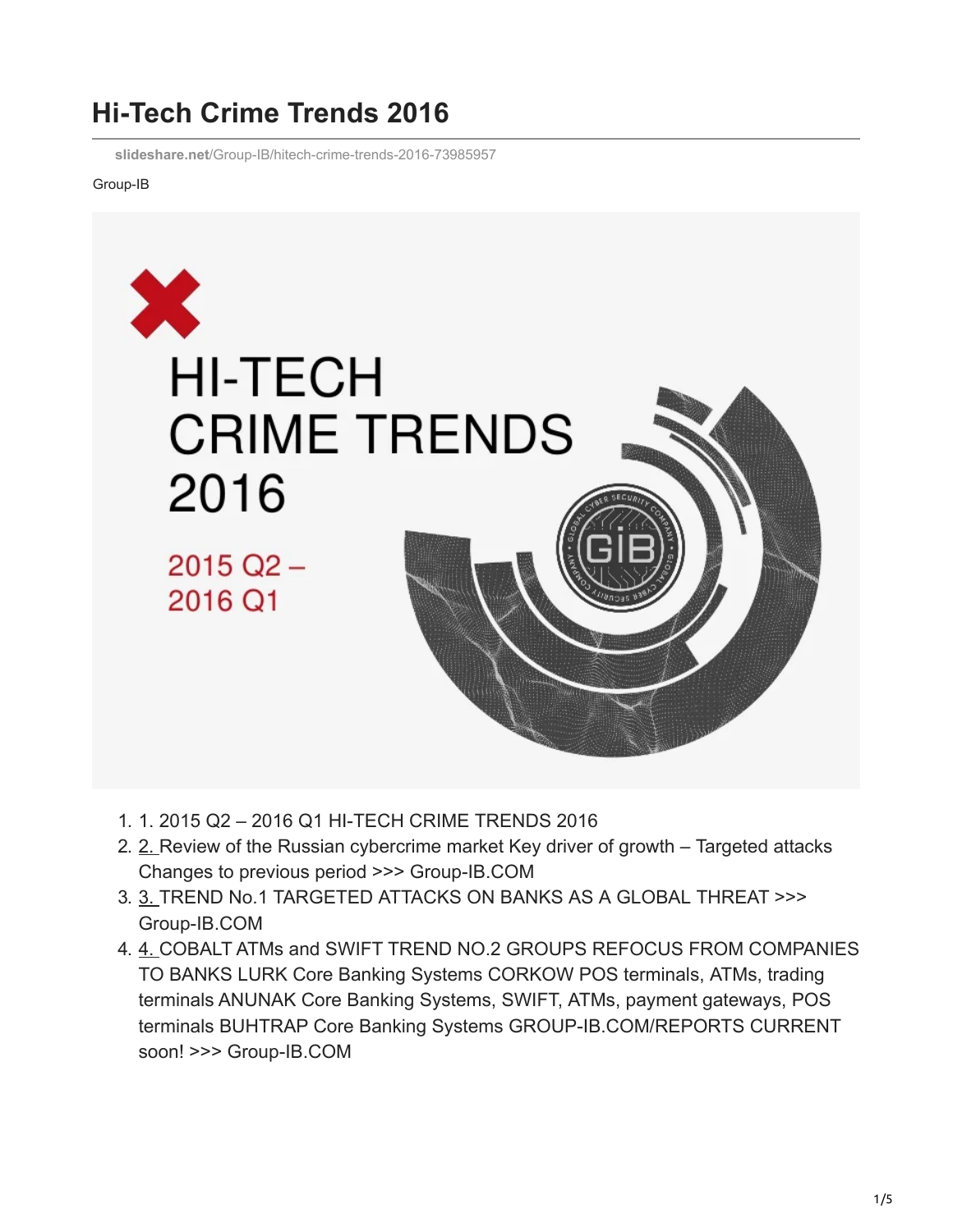- 5. [5.](https://image.slidesharecdn.com/gib-en-170330162103/95/hitech-crime-trends-2016-5-638.jpg?cb=1495218063) FORECAST TARGETED ATTACKS ON BANKS CHANGE IN FOCUS Active groups specializing in attacks on companies will threaten banks EXPANDING IN GEOGRAPHY Hackers attacking Russian banks will move their activity to other regions worldwide BROADENING COMPETENCIES Groups attacking ATMs will perform cyber thefts on SWIFT system PHISHING MAILOUTS The key vector to infect banking networks is phishing emails INVOLVING INSIDERS Hackers devote more time searching for insiders (contacts, application launch, consulting on system operation) LEGITIMATE TOOLS Criminals choose legitimate or free tools to perform attacks Arrests of Russian-speaking hacker groups have a significant impact on the global landscape of banking threats >>> Group-IB.COM
- 6. [6.](https://image.slidesharecdn.com/gib-en-170330162103/95/hitech-crime-trends-2016-6-638.jpg?cb=1495218063) TREND NO.3 Russian-speaking PC Trojan developers take over the world GLOBE Panda Banker (new) Shifu (new) Midas bot (Jupiter) (new) GozNym (new) Sphinx (new) Corebot (new) Atmos (new) Gozi (ISFB) Dridex Qadars Gootkit Vawtrak Tinba KINS (ZeusVM) Citadel Zeus Quakbot (Qbot) Retefe Ramnit RUSSIA Buhtrap Toplel Ranbyus RTM (new) Jupiter (new) Lurk Corkow Yebot Kronos Chtonic 16 of the 19 Trojans that have been actively used to attack companies are believed to be developed by Russian-speaking cybercriminals >>> Group-IB.COM
- 7. [7.](https://image.slidesharecdn.com/gib-en-170330162103/95/hitech-crime-trends-2016-7-638.jpg?cb=1495218063) FORECAST Russian-speaking PC Trojan developers take over the world CONTRACTION OF THE RUSSIAN MARKET The amount of groups, Trojans and losses from attacks will continuously decrease MOVEMENT TO NEW MARKETS New Trojans designed to attack foreign banks will be actively developed HACKERS TO SELL ACTIVE BOTNETS Some active botnets will be sold to less-experienced perpetrators WEB INJECTS Developers will add web injects to perform automated attacks FAKE WEB PAGES Fake web pages added to Trojans will enable hackers to expand the list of attacked countries SPAM MAILOUTS The key infection vector for banking Trojans >>> Group-IB.COM
- 8. [8.](https://image.slidesharecdn.com/gib-en-170330162103/95/hitech-crime-trends-2016-8-638.jpg?cb=1495218063) TREND NO.4 ANDROID TROJAN MARKET IS EXPANDING QUICKLY EUROPE AND USA Marcher 2.0 (new) Xbot (new) Abrvall (new) Asacub (new) Mbot 2.0 (new) T00rb00r (new) Marcher GM-bot Skunk Bilal Reich (Svpeng) RUSSIA Group 404 ApiMaps Adabot Cron1 (new) FlexNet (new) Agent.sx (new) Agent.BID (new) Honli (new) Asucub (new) FakeInst.ft (new) GM bot (new) Fake Marcher (new) Cron2 (new) Greff March Webmobil Mikorta MobiApps Xruss Tark Sizeprofit >>> Group-IB.COM
- 9. [9.](https://image.slidesharecdn.com/gib-en-170330162103/95/hitech-crime-trends-2016-9-638.jpg?cb=1495218063) TREND NO.4 ANDROID TROJAN MARKET EXPANDING QUICKLY NEW FRAUD SCHEMES SMS banking Transactions between cards Online banking transfers Fake mobile banking Interception of mobile banking access What causes explosive growth? >>> Group-IB.COM
- 10. [10.](https://image.slidesharecdn.com/gib-en-170330162103/95/hitech-crime-trends-2016-10-638.jpg?cb=1495218063) TREND NO.4 ANDROID TROJAN MARKET IS EXPANDING QUICKLY ADVANCED TROJANS Several infection stages Protecting network communications and code Fake web pages Web injects What causes explosive growth? MORE EFFECTIVE DISTRIBUTION Contextual advertising "Partner" programs Exploits >>> Group-IB.COM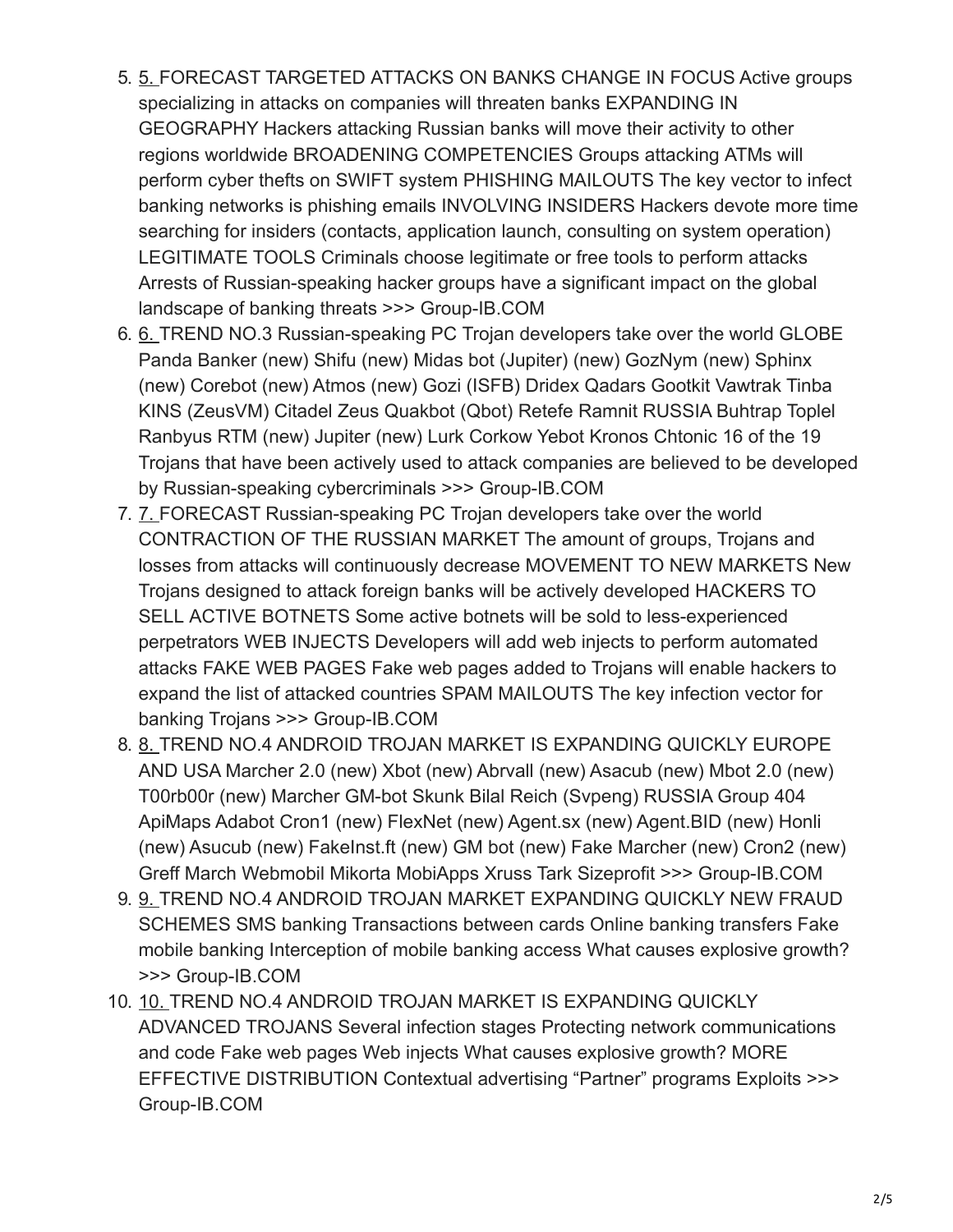- 11. [11.](https://image.slidesharecdn.com/gib-en-170330162103/95/hitech-crime-trends-2016-11-638.jpg?cb=1495218063) FORECAST a BOOM in banking Trojans targeting Android Thefts from companies Trojans to be adjusted to steal money from legal entities Covert infection Specialized exploit kits for Android will be released Sophisticated functionality Advanced Trojans will enable hackers to implement all attack schemes that were successfully performed on PC. Losses from attacks using Android Trojans will exceed damages from PC Trojans – THE MOST DANGEROUS THREAT to BANKS Mobile web injects Services for writing injects for mobile browsers will be offered on underground forums; Trojans will widely support web injects Increased damage Average loss will increase due to targeted attacks on companies >>> Group-IB.COM
- 12. [12.](https://image.slidesharecdn.com/gib-en-170330162103/95/hitech-crime-trends-2016-12-638.jpg?cb=1495218063) ON PC Active automated manipulations Passive automated manipulations All new Trojans support automated manipulations PHISHING Bypassing SMS verification using dialog windows ON ANDROID Automated transfer via SMS banking Automated transfer between cards VISHING Bypassing SMS verification using IVR TREND NO.5 COMPLETELY AUTOMATED FRAUD >>> Group-IB.COM
- 13. [13.](https://image.slidesharecdn.com/gib-en-170330162103/95/hitech-crime-trends-2016-13-638.jpg?cb=1495218063) FORECAST AUTOMATED FRAUD Automatic fraud on ANDROID Criminals will attack both companies and people using web injects to replace payment details. ROBOT-BASED VISHING Automated vishing attacks will be adjusted to bypass SMS verification and will become more popular AUTOMATED PHISHING The function to bypass SMS verification will make mobile Trojans the most dangerous threat to the majority of banks. With their wide distribution and automation PHISHING and ANDROID Trojans will finally replace PC Trojans. >>> Group-IB.COM
- 14. [14.](https://image.slidesharecdn.com/gib-en-170330162103/95/hitech-crime-trends-2016-14-638.jpg?cb=1495218063) TREND NO.6 IOT TRIGGERS THE GROWTH OF BOTNETS FOR DDOS ATTACKS MOVE AWAY AMPLIFIERS DNS, NTP, SSDP, CharGen and other types are less actively used BOTNETS REAPPEAR Criminals often use Linux servers and simple IoT devices to create botnets SOURCE CODES ARE PUBLISHED Lizard Stresser and Mirai were released publicly Dynamic IP addresses No antivirus installed 24-hours access to the Internet IoT devices are perfect bots Difficult to update and eliminate known vulnerabilities Passwords set by default 2015 450 Gbps 2016 602 Gbps 09.2016 1 Tbps >>> Group-IB.COM
- 15. [15.](https://image.slidesharecdn.com/gib-en-170330162103/95/hitech-crime-trends-2016-15-638.jpg?cb=1495218063) TREND NO.7 Ransomware snowballing threat Key target enterprises Buy access to critical data Check servers by guessing their passwords Encrypt Windows and Linux-based servers A wide variety of attacks on mobile devices and IoT >>> Group-IB.COM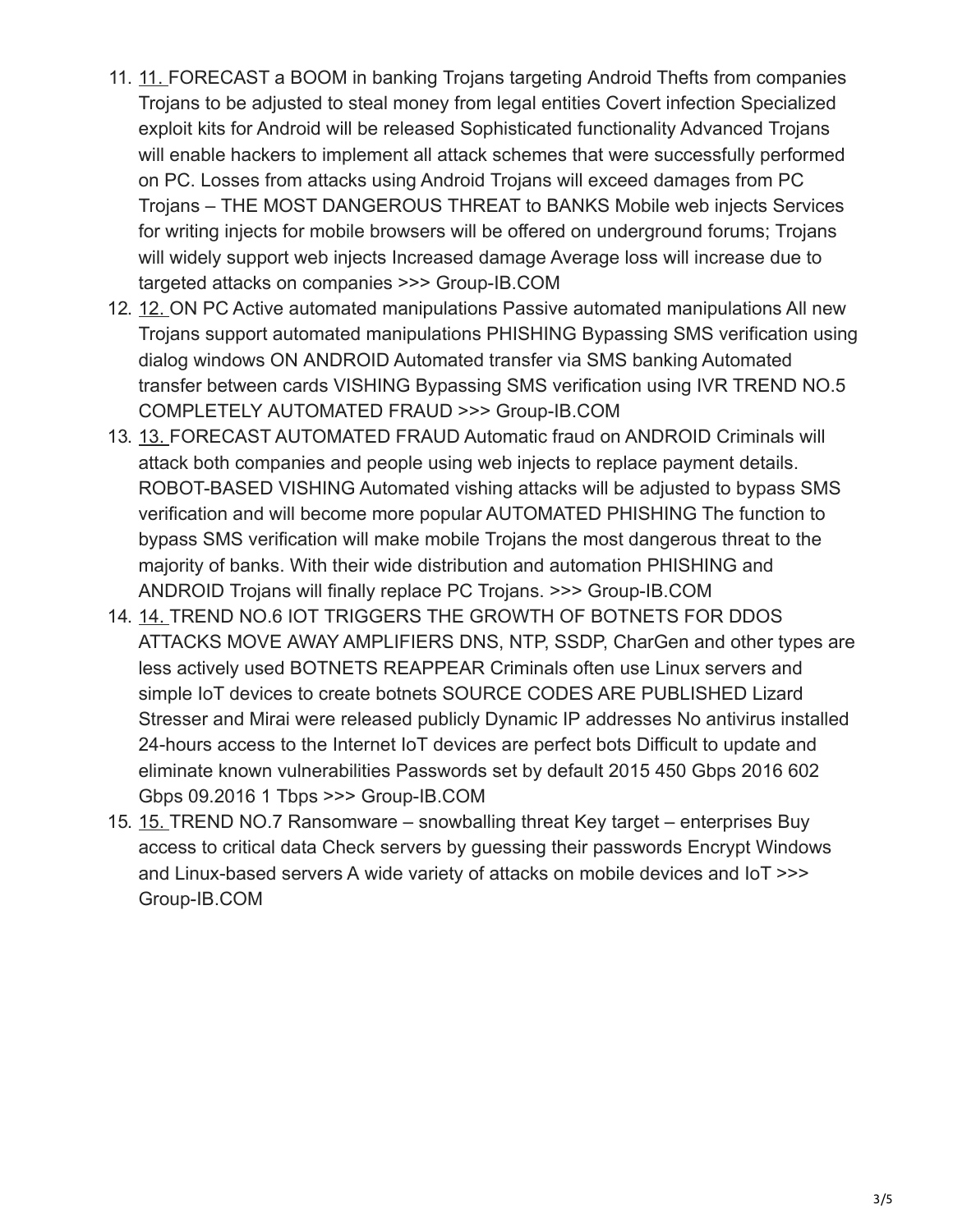- 16. [16.](https://image.slidesharecdn.com/gib-en-170330162103/95/hitech-crime-trends-2016-16-638.jpg?cb=1495218063) FORECAST INCREASE IN INCIDENTS WITH RANSOMWARE Wide variety of targets Mobile and IoT devices, cloud storages Average ransom will increase Newer ransomware versions will deliberately target key business assets, which will significantly raise the price of ransomware decryption keys Pinpoint attack The key target is companies with critical business processes, which cannot spend time to recover them and will pay ransoms Worms Ransomware will be distributed as cryptoworms to widely spread threats and cause significant damage Smoke Screens Encrypting ransomware will be used as a "distraction" tool in conjunction with highprofile targeted attacks, like DDoS attacks used previously An increase in attacks will stimulate the cyber risk insurance segment, which in turn will motivate criminals >>> Group-IB.COM
- 17. [17.](https://image.slidesharecdn.com/gib-en-170330162103/95/hitech-crime-trends-2016-17-638.jpg?cb=1495218063) TREND NO.8 Increase in attacks on critical infrastructure >>> Group-IB.COM
- 18. [18.](https://image.slidesharecdn.com/gib-en-170330162103/95/hitech-crime-trends-2016-18-638.jpg?cb=1495218063) THREATS AT TELECOM OPERATOR LEVEL What hackers need: Access to SS7 Hub or license for one of the following paid services: Defentek, Verint, CleverSig, Circles, Cobham Using Android Trojans TREND NO.9 NEW TOOLS FOR TARGETED ATTACKS AND ESPIONAGE What hackers obtain: Access to all the traffic Ability to decrypt SSL Access to credentials of external systems What hackers obtain: Access to geo-location Voice interception SMS interception Access to messengers, photos, and files Execution of USSD commands Password recovery Access to a cloud storage At provider level What hackers need: Access to a routing gateway or their own autonomous system (AS) What hackers obtain: Access to geo- location Voice interception SMS interception Execution of USSD commands >>> Group-IB.COM
- 19. [19.](https://image.slidesharecdn.com/gib-en-170330162103/95/hitech-crime-trends-2016-19-638.jpg?cb=1495218063) FORECAST ATTACKS ON CRITICAL INFRASTRUCTURE Public information Information on successful attacks will leak to journalists because of their political subtext Popularization Public reaction to successful attacks will provoke increased interest from cyber-armies and terrorists Cyber-armies Cyber-armies will attack critical infrastructure facilities Goal: espionage and control capability Terrorists Cyber-terrorists will target critical infrastructure facilities Goal: public attention, human losses ONLINE RECRUITMENT Cyber-terrorists will actively use the Internet for propagation and recruitments of technical specialists, who are able to perform targeted attacks arrests and recruitment Hackers arrested for targeted attacks on companies will be recruited by the Government >>> Group-IB.COM
- 20. [20.](https://image.slidesharecdn.com/gib-en-170330162103/95/hitech-crime-trends-2016-20-638.jpg?cb=1495218063) Key findings ATTACKS TOOLS Global operations Various and stealthy Automated thefts IoT, Ransomware, Spyware Authors of PC Trojans are of Russian origin TARGETS Banks Android Critical infrastructure Distribution of targeted attacks >>> Group-IB.COM
- 21. [21.](https://image.slidesharecdn.com/gib-en-170330162103/95/hitech-crime-trends-2016-21-638.jpg?cb=1495218063) Prevention Response Investigation Early Warning System Security Assessment DDoS Аttack Prevention Anti-Piracy Brand Protection Computer Emergency Response Team CERT-GIB Forensic Services Malware Аnalysis and Investigation Incident Investigation Financial and Corporate Investigation Threat monitoring and analysis Threat Intelligence Detection of targeted attacks TDS TDS Polygon Early fraud detection Secure Bank Secure Portal GROUP-IB | Products & Services